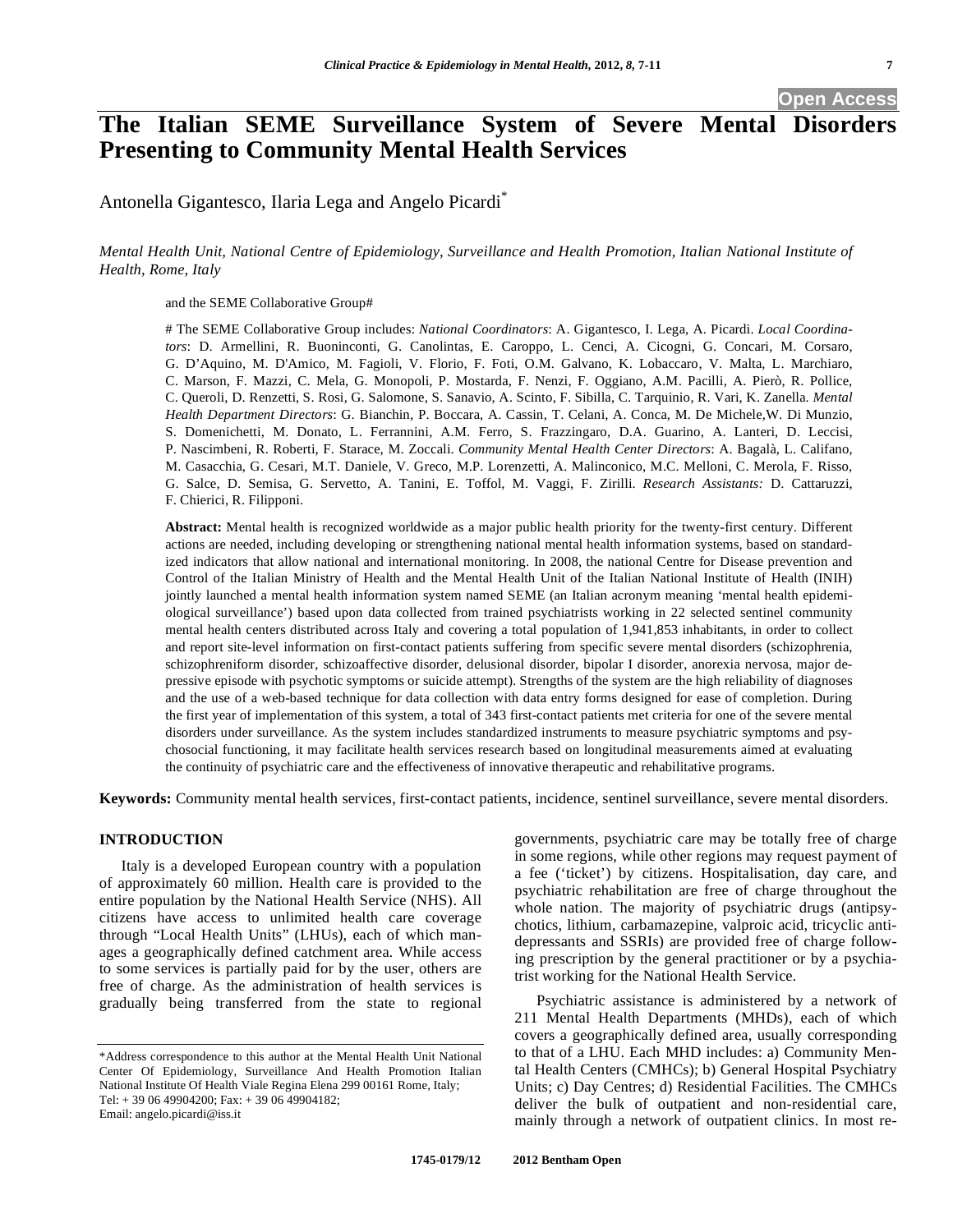gions, they operate 12 h a day, 5–6 days a week, and provide individual consultations and visits, organize domiciliary care activities for the most severe patients, and provide emergency interventions.

 No reliable, national-level data (e.g., incidence or prevalence rates, risk factors, number of patients seen over specific time periods) are available on individuals with severe mental disorders treated at the Italian CMHCs. Until now, the only information available about severe mental disorders in Italy was derived from national databases that provide details about hospital discharge data, or local patient administration systems, or ad hoc population surveys. The need of a mental health information system at a national level has been recognized by the Italian Ministry of Health that has recently triggered its implementation.

In 2008, the Mental Health Unit (MHU) of the Italian National Institute of Health (INIH) launched a project named with the acronym SEME (Sorveglianza Epidemiologica in salute MEntale, i.e., mental health epidemiological surveillance) that was supported by the national Centre for Disease prevention and Control of the Italian Ministry of Health*.* The objective of the SEME project was to activate an information system, based upon data collected from trained psychiatrists working in selected sentinel CMHCs distributed across Italy, to monitor changes in the number and characteristics of firstcontact patients suffering from specific severe mental disorders.

This paper reports the preliminary results of the first year of implementation of this information system*.* 

#### **MATERIALS AND METHODOLOGY**

#### **Surveillance Case Definition**

The case definition was as follows: (1) age 14 years or more; (2) DSM-IV diagnosis of schizophrenia, schizophreniform disorder, schizoaffective disorder, delusional disorder, bipolar I disorder, anorexia nervosa, major depressive episode with psychotic symptoms or suicide attempt; (3) first contact with the CMHC.

### **Selection of Sentinel CMHCs**

Between March and October 2008 a preliminary phase was undertaken to recruit a sample of CMHCs for participation in the project. A letter was sent to all the Italian MHDs that described the project and asked each MHD to designate a CMHC for possible participation in the project. All the nominated CMHCs were sent a structured questionnaire to collect information on personnel resources, availability of computers, research experience and motivation, in order to identify a sample of CMHCs with adequate resources for the work required by the project. Sixty-one (8,6%) CMHCs responded, and 22 of them were selected to be included in the project. Four CMHCs were located in North West Italy, 5 in North East, 7 in Central and 6 in Southern Italy. Thirteen centres catered for urban, 4 for semi-urban and 5 for rural catchment areas. The population base consisted of people aged 14 years or more living in those catchment areas, located in 15 Italian regions (Fig. **1**). No CMHC of the remaining 5 regions (Sicily, Sardinia, Lombardy, Marche and Valle d'Aosta) was selected because either the local MHDs did not express interest to participate in the project, or the nominated CMHCs did not meet the criteria for participation.

#### **Case Finding**

In each CMHC, the diagnoses were made by two trained psychiatrists using the Structured Clinical Interview for DSM-IV Disorders – Axis I (SCID-I) Research Version 2.0. These psychiatrists also evaluated clinical severity and psychosocial functioning by means of the 24-item version of the Brief Psychiatric Rating Scale (BPRS) and the Global Assessment of Functioning (GAF) scale, respectively. Prior to the start of the surveillance, all psychiatrists came to the INIH to attend a 2-day course in the use of the SCID-I, the BPRS, and the GAF.

Also, the psychiatrists completed a standardized form for each case reported to the INIH. This form gathers information on patient sociodemographic characteristics, recent and past medical history, family psychiatric history, mental state examination, premorbid characteristics, time from the onset of the first symptoms, and the referral source. In addition, psychiatrists were asked to reassess on an annual basis all identified patients by means of a standardized form to collect information about treatment received, use of services, clinical severity, and psychosocial functioning.

#### **Data Gathering and Quality Control**

All cases were entered by the psychiatrists into a specifically developed web-based database and transmission system. The psychiatrists had secure access to this database, which allowed remote data entry. Data could be transmitted 24 hours a day, seven days a week, to a central server housed at the MHU where they were checked by the SEME project staff. A minimum of one connection a month was requested to each CMHC, even if there were no new cases to report. All patient identifiers were removed from the database before the data leave the CMHCs and only the de-identified data were kept in the central server.

The project staff at the MHU coordinating centre consisted of 2 psychiatrists and 1 psychologist. The staff sent monthly reminders to assess and enter relevant patients, and provided assistance and feedback on the use of the system to the psychiatrists involved in the project.

#### **Statistical Analysis**

Over a period of 12 months, crude incidence rates for each disorder (schizophrenia, schizophreniform disorder, schizoaffective disorder, delusional disorder, bipolar I disorder, major depressive episode with psychotic symptoms or suicide attempt, and anorexia nervosa) and for any disorder were calculated by dividing the number of first-contact patients during the 12-month recruitment period by the number of people living in each catchment area. Exact 95% confidence intervals (CIs) of rates per 100,000 were calculated assuming a Poisson distribution for the observed numbers in the population residing in each catchment area [1]. The population at risk was estimated using the 2001 census of Italy. The chi-square test was used to examine differences in categorical variables between patients with psychotic disorders (i.e., schizophrenia, schizophreniform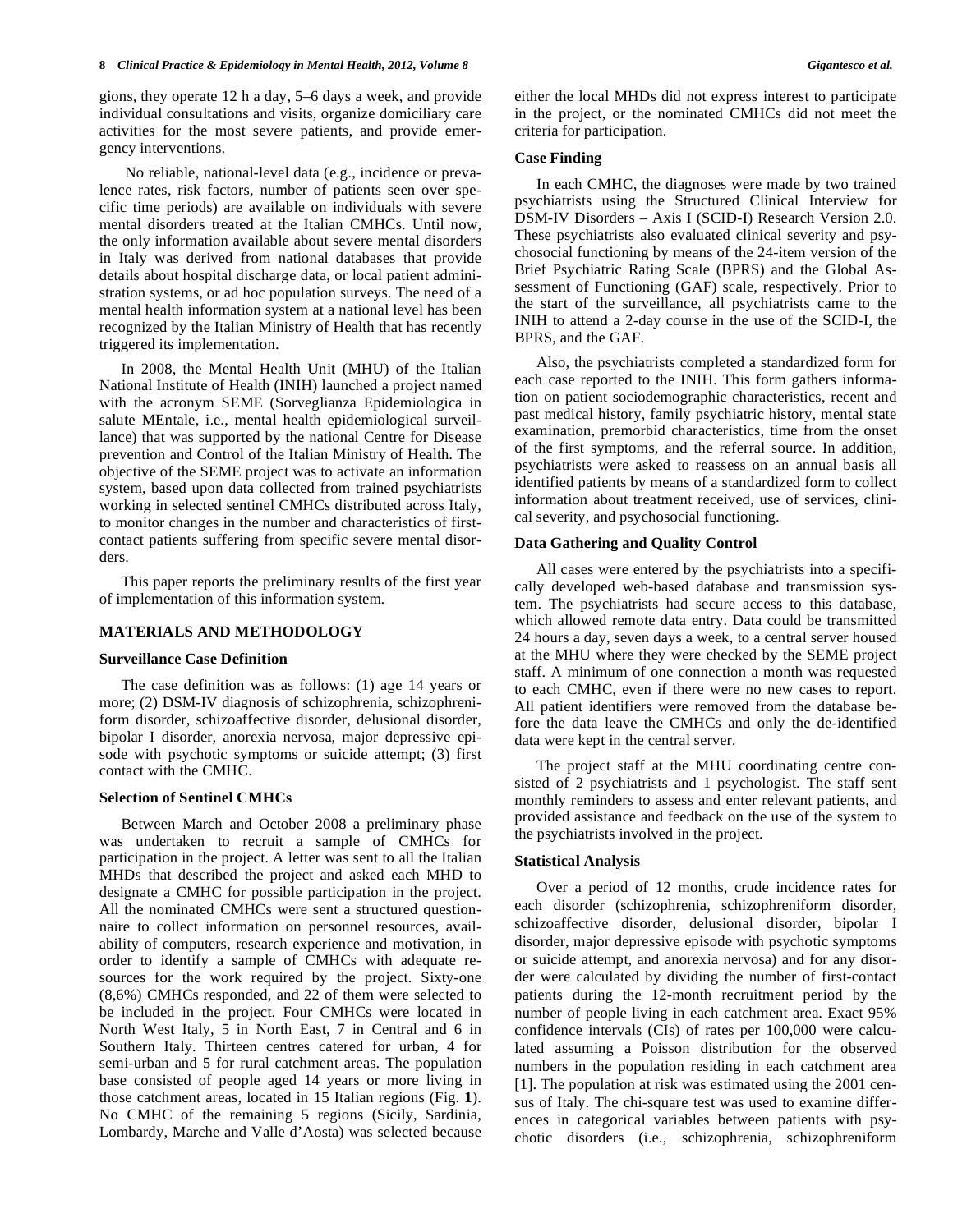

**Fig. (1).** The SEME Surveillance System.

schizoaffective disorder and delusional disorder), bipolar I disorder, major depressive episode with psychotic symptoms or suicide attempt, and anorexia nervosa. The median time interval between onset of symptoms and the first contact with the CMHC was also calculated. All analyses were run under Stata 11 [2].

# **RESULTS**

In March 2009, 22 CMHCs, covering a total population of 1,941,853 inhabitants (about 3% of the population served by all Italian CMHCs), were actively participating to the project.

Between 3/22/2009 and 3/21/2010, a total of 343 firstcontact patients met criteria for one of the mental disorders under surveillance. More than half of these patients were women. Two-thirds were under 46 years of age and the majority were married, while a minority lived alone.

The distribution of patients by diagnosis showed significant differences in socio-demographic variables (Table **1**). Patients suffering from anorexia nervosa or major depressive episode with psychotic symptoms or suicide attempt were more frequently women than those suffering from psychotic disorders, and patients suffering from psychotic disorders or bipolar I disorder or anorexia nervosa were more frequently aged less than 36 years as compared with those suffering from major depressive episode with psychotic symptoms or suicide attempt. More than half of patients suffering from psychotic disorders or anorexia nervosa lived with parents/siblings, whereas more than half of patients suffering from major depressive episode with psychotic symptoms or suicide attempt lived with partner/sons.

The median interval between the onset of psychiatric symptoms and the first contact with the CMHC was 4 years (5 years for patients with psychotic disorders or bipolar I disorder or anorexia nervosa, 2 years for patients with major depressive episode with psychotic symptoms or suicide attempt). Most patients were referred by their general practitioner (31%), and many were referred from hospital doctors, including those working in the emergency department of the local general hospitals (21%). Psychiatrists working in general hospital psychiatric units were responsible for a further 20% of referrals, self-referral accounted for 19%, and doctors working in private practice for 8.5%. Therefore, referrals by physicians account for more 80% of all contacts with the CMHCs.

The incidence rates for different diagnoses are given in Table **2**. The North East Italy showed a significantly lower rate of treated incidence of bipolar I disorder as compared with the other Italian geographic areas.

# **DISCUSSION**

The incidence rate of a disorder is a crucial information for health policy makers. Since 1990, there has been considerable interest in early detection of schizophrenia and other psychotic disorders driven by the view that earlier treatment might favourably influence the course of illness [3, 4].

Despite its name, the SEME project is not strictly a surveillance system, as it allows to identify patients at first contact with CMHCs, of whom only a small proportion are truly incident cases. Longitudinal, general population studies using standardized psychiatric interviews are better suited to determine incidence rates. However, these studies are difficult to conduct because of rarity of specific severe mental disorders, unavailability of adequate screening instruments, and selective non-participation. Strictly, in this study we have determined the 'administrative incidence' of specific disorders. For severe mental disorders such as schizophrenia this is considered to be reasonably closer to the true population incidence because it is unusual for a patient not to be referred to psychiatric services [5]. Nevertheless, it should be noted that this measure may fluctuate with variations in availability of services and in case registration practices. For instance, it has been noted that the diagnoses in most psychiatric registers were particularly unreliable and fluctuating with variations in diagnostic tradition [6].

The SEME project aims at providing reliable and accurate information on patients with specific severe mental disorders who present for the first time to a sample of Italian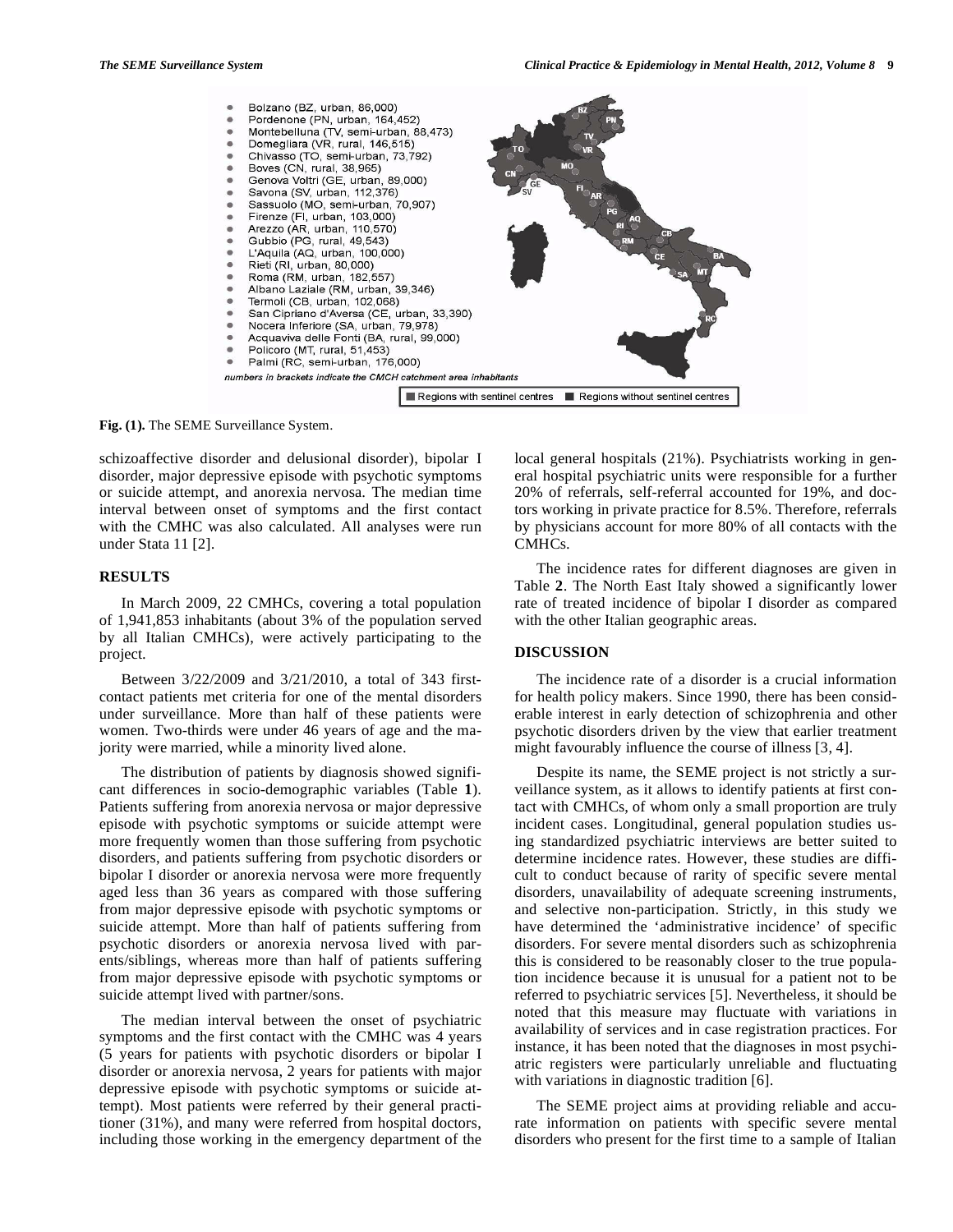#### **Table 1. Socio-Demographic Variables of First-Treated Patients by Diagnosis**

|                             |                                    | <b>Psychotic Disorders</b><br>$(n=143)$ |      | <b>Bipolar Disorders</b><br>$(n=104)$ |       | <b>Major Depressive Disorder</b><br>$(n=65)$ |       | Anorexia<br>$(n=31)$ |      | $\boldsymbol{P}$ |
|-----------------------------|------------------------------------|-----------------------------------------|------|---------------------------------------|-------|----------------------------------------------|-------|----------------------|------|------------------|
|                             |                                    | $\bf n$                                 | (%)  | $\mathbf n$                           | (9/0) | $\mathbf n$                                  | (9/0) | $\bf n$              | (%)  |                  |
| <b>Gender</b>               |                                    |                                         |      |                                       |       |                                              |       |                      |      |                  |
|                             | Female                             | 57                                      | 39.9 | 55                                    | 52.9  | 43                                           | 66.2  | 30                   | 96.8 | < 0.001          |
|                             | Male                               | 86                                      | 60.1 | 49                                    | 47.1  | 22                                           | 33.8  | $\mathbf{1}$         | 3.2  |                  |
| Age                         |                                    |                                         |      |                                       |       |                                              |       |                      |      |                  |
|                             | $14 - 25$                          | 25                                      | 17.5 | 21                                    | 20.2  | 5                                            | 7.7   | 19                   | 61.3 | < 0.001          |
|                             | 26-35                              | 36                                      | 25.2 | 22                                    | 21.2  | 14                                           | 21.5  | 9                    | 29.0 |                  |
|                             | $36 - 45$                          | 40                                      | 28.0 | 22                                    | 21.2  | 14                                           | 21.5  | $\overline{c}$       | 6.5  |                  |
|                             | $46 - 55$                          | 25                                      | 17.5 | 22                                    | 21.2  | 14                                           | 21.5  | $\mathbf{1}$         | 3.2  |                  |
|                             | 56-65                              | $\,8\,$                                 | 5.6  | 13                                    | 12.5  | 11                                           | 16.9  | $\boldsymbol{0}$     | 0.0  |                  |
|                             | 66 and older                       | 9                                       | 6.3  | $\overline{4}$                        | 3.8   | $\tau$                                       | 10.8  | $\boldsymbol{0}$     | 0.0  |                  |
| Living Situation*           |                                    |                                         |      |                                       |       |                                              |       |                      |      |                  |
|                             | Alone                              | 21                                      | 14.7 | 13                                    | 12.5  | 11                                           | 16.9  | $\mathbf{1}$         | 3.2  | < 0.001          |
|                             | With parents/siblings              | 75                                      | 52.4 | 41                                    | 39.4  | 17                                           | 26.2  | 27                   | 87.1 |                  |
|                             | With partner/sons                  | 39                                      | 27.3 | 44                                    | 42.3  | 37                                           | 56.9  | 3                    | 9.7  |                  |
|                             | Other (e.g., friends, institution) | 6                                       | 4.2  | $\mathbf{2}$                          | 1.9   | $\overline{0}$                               | 0.0   | $\boldsymbol{0}$     | 0.0  |                  |
| Employment Status $^\wedge$ |                                    |                                         |      |                                       |       |                                              |       |                      |      |                  |
|                             | Employed                           | 38                                      | 26.6 | 31                                    | 29.8  | 21                                           | 32.3  | 10                   | 32.3 | < 0.01           |
|                             | Unemployed                         | 69                                      | 48.3 | 42                                    | 40.4  | 21                                           | 32.3  | $\overline{7}$       | 22.6 |                  |
|                             | Social security                    | 12                                      | 8.4  | $\overline{7}$                        | 6.7   | $\overline{4}$                               | 6.2   | $\mathbf{0}$         | 0.0  |                  |
|                             | Occupational pension               | $\,8\,$                                 | 5.6  | 5                                     | 4.8   | $\overline{7}$                               | 10.8  | $\boldsymbol{0}$     | 0.0  |                  |
|                             | Other (i.e. housewife, student)    | 16                                      | 11.2 | 17                                    | 16.3  | 11                                           | 16.9  | 14                   | 45.2 |                  |

\*6 patients have missing data

^3 patients have missing data

|  |  |  |  | Table 2. Crude Treated Incidences of Disorders: Rates by Diagnostic Group and Macro Geographic Area (Rate Per 100.000) |  |
|--|--|--|--|------------------------------------------------------------------------------------------------------------------------|--|
|  |  |  |  |                                                                                                                        |  |

|                                    |                   |                  | Rate/10 <sup>5</sup> /person-years (95% Poisson CI per 100 000) |                  |                  |  |
|------------------------------------|-------------------|------------------|-----------------------------------------------------------------|------------------|------------------|--|
|                                    | <b>Overall</b>    | North west       | <b>North East</b>                                               | <b>Centre</b>    | South            |  |
| Overall $(22$ centres) $(n=343)$   | $17.7(15.8-19.6)$ | 22.9 (17.9-28.9) | $11.9(9.3-15.3)$                                                | 23.1 (19.0-27.7) | 17.9 (14.4-22.0) |  |
| Psychotic disorders $(n=143)$      | $7.4(6.2-8.7)$    | $9.9(6.6-14.0)$  | $5.9(4.1-8.3)$                                                  | $8.0(5.7-10.9)$  | $7.9(5.6-10.7)$  |  |
| Bipolar disorders $(n=104)$        | $5.4(4.4-6.5)$    | $7.0(4.4-10.6)$  | $2.0(0.8-3.5)$                                                  | $7.6(5.3-10.4)$  | $5.9(4.6-9.4)$   |  |
| Major depressive disorder $(n=65)$ | $3.4(2.6-4.3)$    | $3.8(2.0-6.7)$   | $3.6(2.2-5.5)$                                                  | $4.1(2.5-6.3)$   | $2.6(1.4-4.4)$   |  |
| Anorexia nervosa $(n=31)$          | $1.6(1.1-2.3)$    | $2.3(0.9-4.6)$   | $0.5(0.1-1.6)$                                                  | $3.5(2.0-5.6)$   | $0.8(0.4-2.0)$   |  |

CMHCs with known catchment populations. The diagnoses have high reliability because the psychiatrists share the same standardized diagnostic procedure and training. Moreover, the diagnoses are more likely to be accurate than those obtained in psychiatric case registers because they are based on the SCID-I, which is widely considered to be the gold standard diagnostic instrument in psychiatric research. To our knowledge, this procedure has not been previously used to diagnose patients at first contact with community services.

Another strength of the SEME project is that it uses a web-based technique for data collection with data entry forms designed for ease of completion which consumes few professional and financial resources. Indeed, the project showed that a multicenter information system may be feasible. Such a project may also help mental health professionals to face the challenges posed by the renewed interest in information systems, and to 'benchmark' local efforts to organize public mental health care.

As the SEME project includes standardized instruments for evaluating clinical severity and psychosocial functioning, it may facilitate health services research based on longitudinal measurements aimed at evaluating the continuity of psychiatric care and the effectiveness of innovative therapeutic and rehabilitative programs.

The main limitation of the SEME system is the possible lack of representativeness of the CMHCs, which were included on a volunteer basis rather than randomly selected.